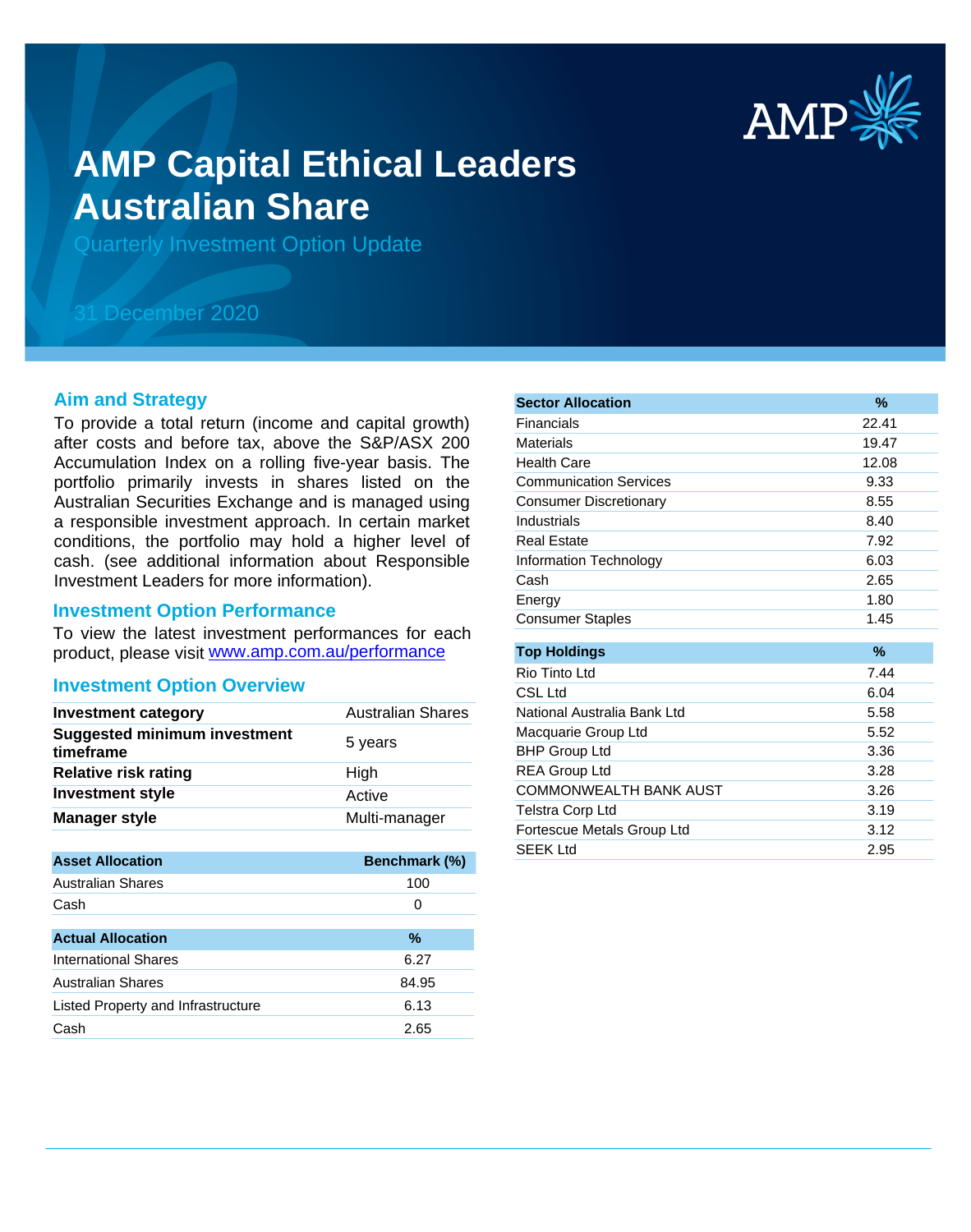#### **Fund Performance**

The Fund posted a very healthy positive absolute return and outperformed its benchmark over the December quarter. All of the Fund's three underlying managers posted positive absolute returns and DNR strongly outperformed the benchmark. The Fund continues to outperform its benchmark over the longer term, including over 1, 2, 3 and 5 years and since inception (all returns before fees).

Stock selection was the main driver of the outperformance, while sector allocation detracted from relative returns. Regarding sector allocation, the main detractors from relative returns were underweight exposures to financials and energy, and an overweight to health care. The main contributors were underweight exposures to consumer stables and utilities, and an overweight exposure to information technology.

Regarding stock selection, the main contributors to relative returns were positions in materials, communication services, health care and information technology stocks, while the main detractors were positions in consumer discretionary stocks.

The largest positive contributors to relative returns were an underweight (not held) position in Newcrest Mining, and overweight positions in REA Group and Virgin Money UK. Gold mining company Newcrest Mining declined (- 17.5%) as positive vaccine news boosted sentiment and weighed on the prices of safe-haven assets, such as gold. Meanwhile, global online real estate advertising company REA Group rose to record highs (+35.4%) after reporting better-than-expected first quarter results and financial services provider Virgin Money UK shot higher (+83.0%) mainly due to optimism around the availability of vaccines.

The largest individual detractors from relative returns were underweight positions Commonwealth Bank and ANZ Banking Group, and an overweight position in IPH. Commonwealth Bank rallied (+29.1%) after reporting solid first quarter results, with its home loan growth rate twice as high as the wider banking system. ANZ Banking Group gained (+34.2%) after reporting soft, but better-than expected first quarter results. Meanwhile, intellectual property services firm IPH declined (-10.2%) as US dollar weakness is expected to impact its revenues.

#### **Environmental Social Governance**

During the period, we enhanced our fossil fuel investment screen so that all Ethical Leaders (EL) funds will move towards being fossil fuel-free. Our fund managers also continued to address climate change. **DNR Capital** engaged with several companies to discuss their transition plans to renewables, carbon neutral targeting, and other green energy initiatives.

EL fund managers also remained focussed on the COVID-19 pandemic and its impact on human rights, as the pandemic has increased worker vulnerability and pushed more people into modern slavery. Our managers are collaborating to engage with companies to address issues in the companies' supply chains. **Ausbil** participated as a panellist at the 2020 RIAA Conference (Responsible Investment Association Australasia) and co-signed an investor statement on forced labour risks in global supply chains.

They also successfully engaged with several companies on corporate governance. **Ausbil** met with National Australia Bank (NAB) to discuss its upcoming annual general meeting. They primarily considered the companies' changed remuneration structure. The manager also engaged Aristocrat Leisure on how they are addressing culture across their global offices.

#### **Market Review**

Australian shares had an extremely strong December quarter, rising by 13.70%, as measured by the S&P/ASX 200 index on a total return basis. Moves in the Australian share market broadly reflected optimistic sentiment around the globe. In October, stocks rose amid improving domestic economic indicators, as well as further stimulus measures introduced in the Australian Federal Budget. Victoria also announced its intention to "reopen" its economy after one of the harshest lockdowns so far seen. An RBA rate cut, combined with a quantitative easing programme announcement in the first week of November further spurred stocks, although the real booster came shortly after multiple successful vaccine trials were announced overseas, causing markets to surge. Victoria also continued to emerge from its second wave of COVID-19 cases, with the virus apparently all but eliminated across the state by the end of November. Towards the quarter's end, news-flow continued to centre around the rollout of COVID-19 vaccines, though continued solid economic indicators in the US and a Brexit deal finally being reached in the UK added further support. The Australian economy meanwhile moved out of recession and this, combined with improving consumer confidence, continued ultra-low interest rates and continued RBA quantitative easing, all helped push markets higher, even despite a new COVID-19 outbreak emerging in Sydney around Christmas time.

 $\mathcal{A}$ ustralian shares will likely influenced by global markets and events. Like its international markets and events. Like its international markets and events. Like its international markets and events. Like its inter

### **Outlook**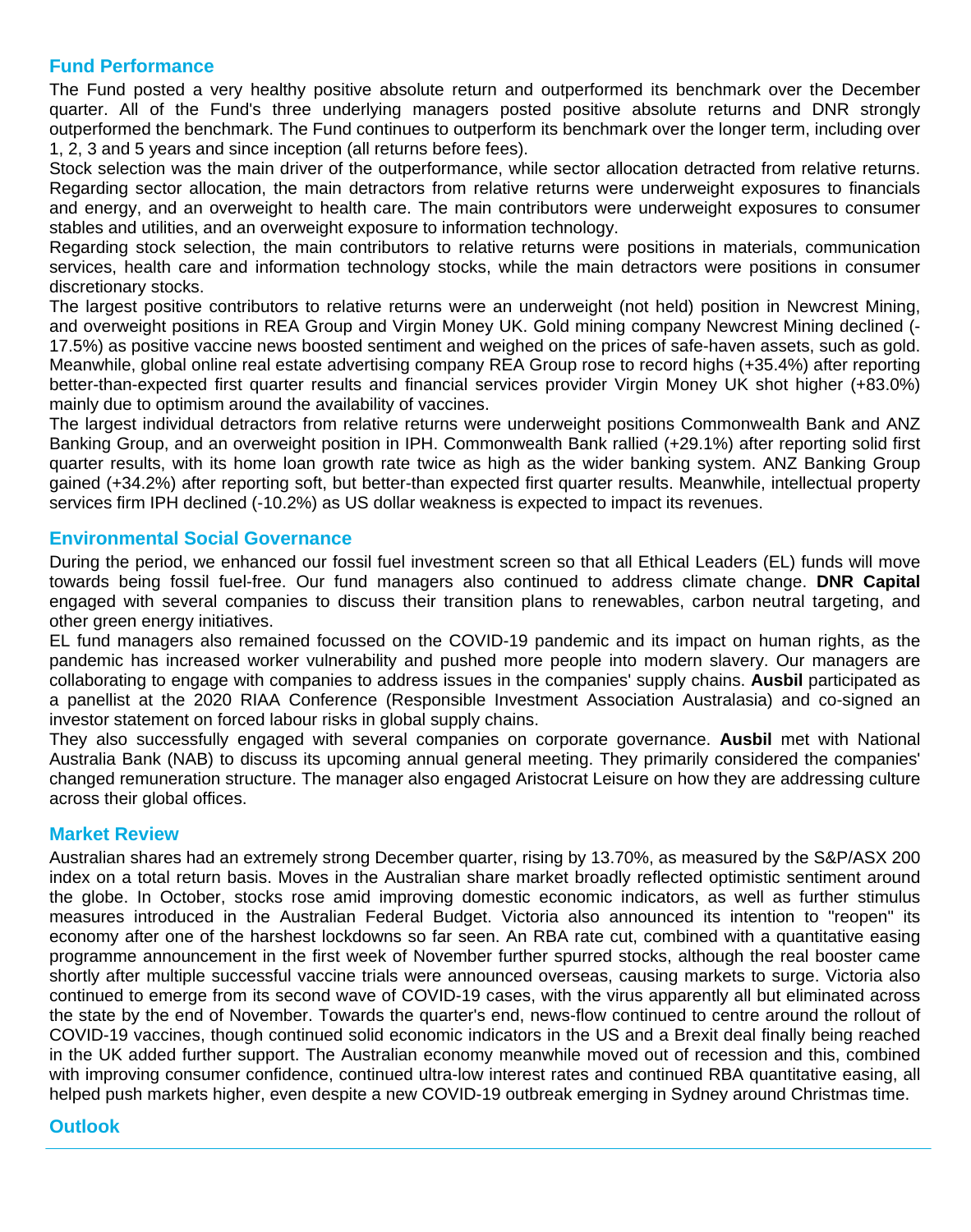Australian shares will likely continue to be strongly influenced by global markets and events. Like its international peers, Australia's economic growth has slumped, though evidence of a bounce-back has emerged in some sectors as borders are opened, pandemic restrictions wound down, and GDP returns to some form of normalcy. Australia's greater degree of government stimulus (relative to other countries) and low COVID-19 cases from an international perspective should help support domestic shares, though there are continuing issues, such as soured trade relations with China and a continued lack of medium-term earnings visibility for many companies. Given the large price rises through most of 2020, there may be an increased risk of corrections, though we believe the longer-term trend is likely to remain positive. We continue to believe investors should be selective and, as always, maintain a longer-term perspective.